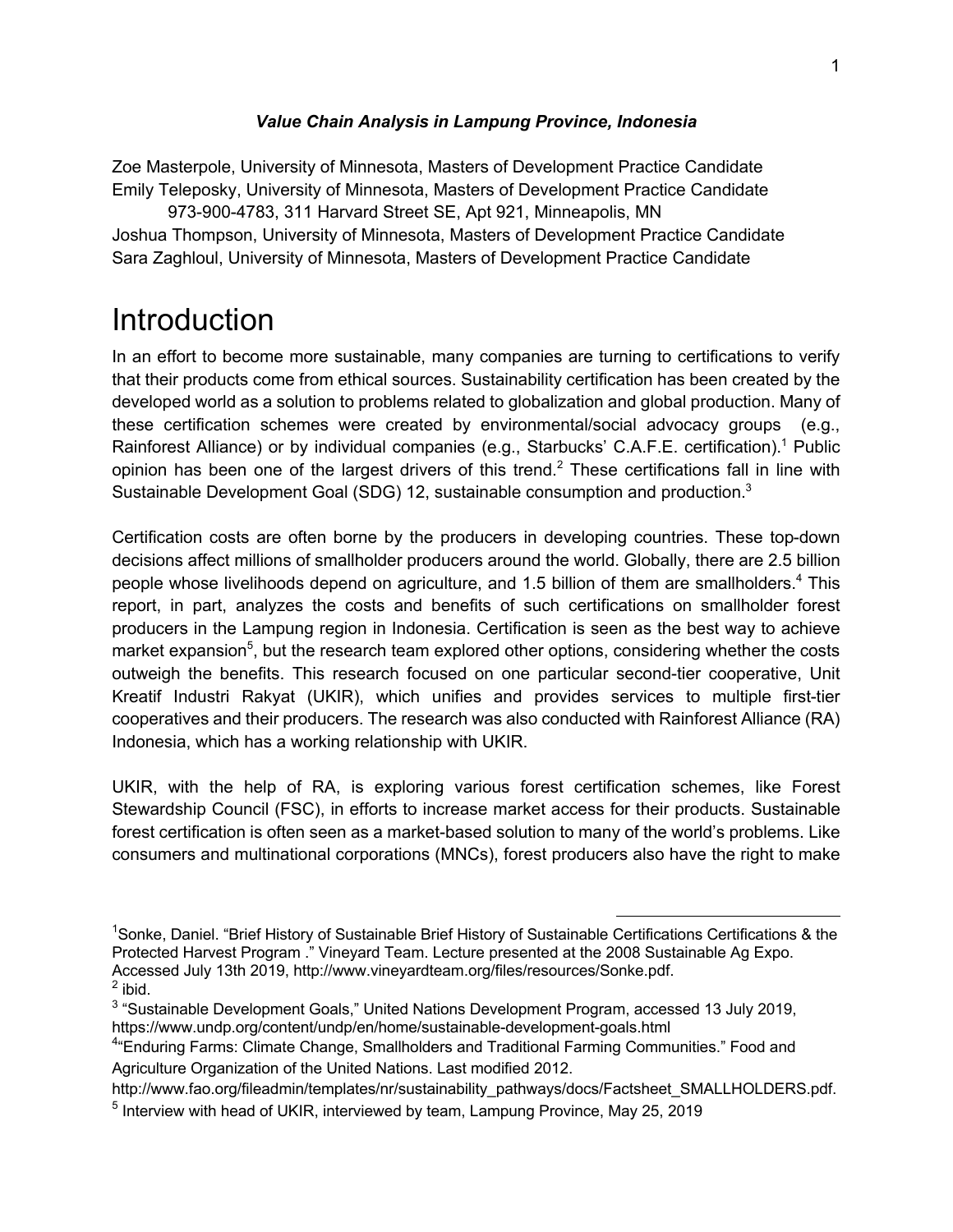their own market-based decisions about whether it is pragmatic to obtain any sustainability certifications. Therefore, three value chain analyses were conducted to guide that decision. A value chain analysis requires the understanding of many factors affecting the product, producer, and market. <sup>6</sup>Mapping and analyzing the value chains for these producers in Lampung province is a crucial step to determine the full range of market options that a producer has, and if tapping into the certification market is necessary. RA helped select the products that were analyzed (coffee, honey, timber).

# **Certification**

This report focuses on sustainability certifications for forest products that are verified by an external auditor. For agriculture production, there are a myriad of relevant global certifications, including: FSC, Sustainable Forest Initiative (SFI), RA, UTZ, Fair Trade Certified.<sup>7</sup>

Forest product sustainability certifications are presented as a way to achieve the broad goal of responsible production and consumption (SDG 12). $8$  Forest certifications, like FSC, encompass both environmental and social responsibility.<sup>9</sup> A corporation can purchase FSC-certified timber and feel like they are making responsible purchasing decisions. Consumers can then look at FSCcertified products and feel like they too are making a responsible and ethical decision through purchases. This report explores the effects of certification on the producers, namely the perceived and realized benefits of joining the market for certified products.

In addition to the voluntary schemes discussed, Indonesian producers are subject to certifications that need to be obtained to legally sell their products. The Indonesian government is looking to compulsory certification as a way to solve environmental and economic issues surrounding forestry. The Ministry of Forestry and the Environment (MoFE) has introduced an Indonesia Legal Wood (SVLK) license. Unlike international certification standards, SVLK was primarily created to curb the problem of illegal logging; auditors check for standardized logging systems, processing and logging permits.<sup>10</sup> Also, food products sold in Indonesia require a Halal certification. The cooperatives in UKIR were preparing for group FSC and SVLK certifications. They also expressed interest in Rainforest Alliance certification (coffee), and halal certification (coffee and honey). While halal is technically a requirement to sell food products, it is not functionally necessary on the local market.

 <sup>6</sup> Lundy, Mark, Alexandra Amrein, Jhon Jairo Hurtado, Gertjan Becx, Nancy Zamierowski, Fernando Rodriguez, and Erika Eliana Mosquera. LINK Methodology: a Participatory Guide to Business Models That Link Smallholders to Markets (version 2.0). International Center for Tropical Agriculture. Last modified November 2014.

 $7$  Jay S. Golden, "An Overview of Ecolabel and Sustainability Certifications in the Global Marketplace" <sup>8</sup> "Sustainable Development Goals," United Nations Development Program, accessed 13 July 2019, https://www.undp.org/content/undp/en/home/sustainable-development-goals.html

<sup>&</sup>lt;sup>9</sup>Interview with Forest Stewardship Council United States staff, interviewed by Zoe Masterpole, April 5th, 2019

<sup>&</sup>lt;sup>10</sup> "SLVK," Indonesian Legal Wood, accessed July 16, 2019, http://silk.dephut.go.id/index.php/info/svlk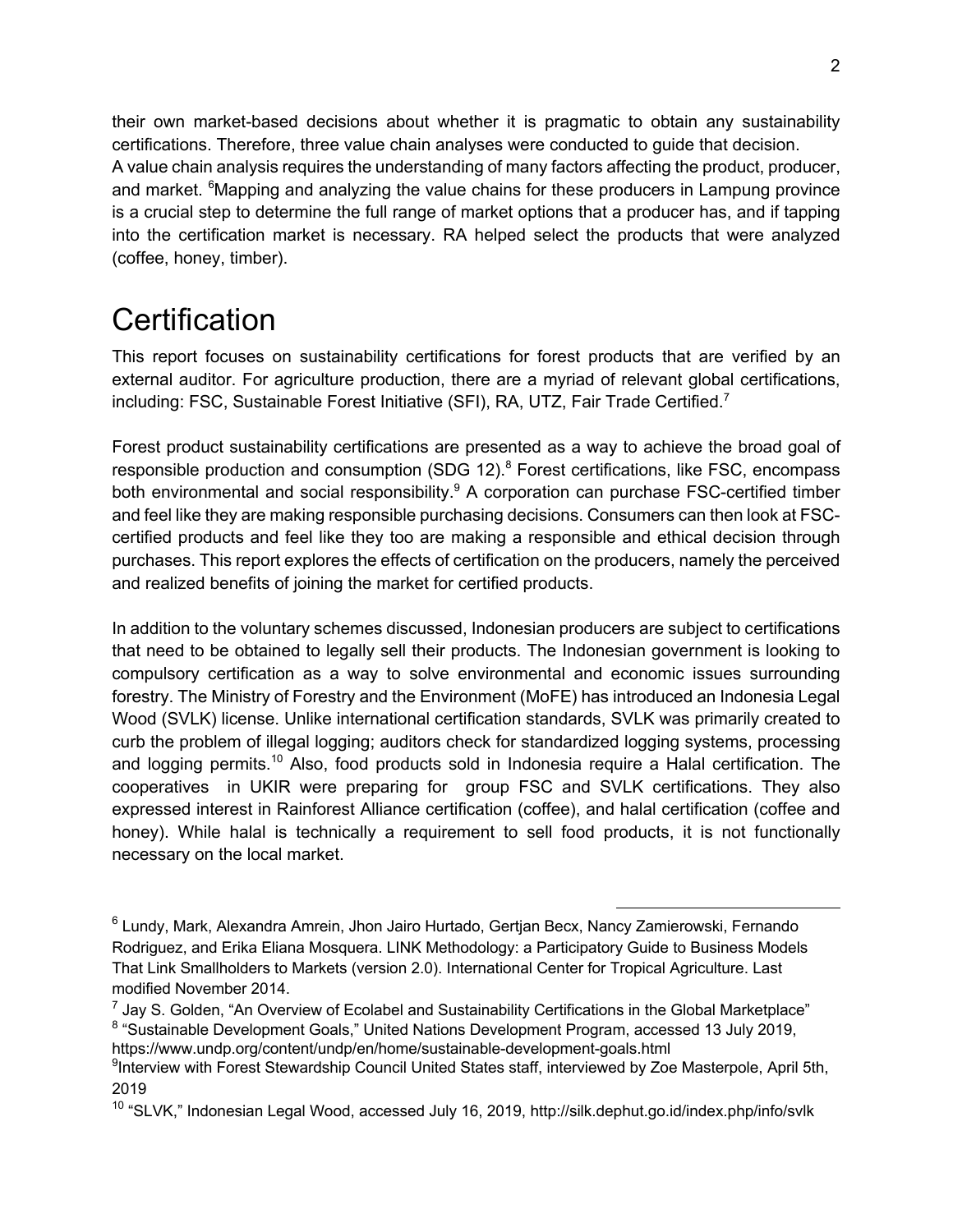## Consumer Side of Certification

Consumers are becoming increasingly aware of product origin for a number of reasons. The first is that there have been several news stories in the past thirty years of disasters at factory warehouses, such as the explosion at the Rana Plaza factory in 2015.<sup>11</sup> In addition to the human rights violations, consumers are also becoming increasingly cognisant of the environmental and social impacts of their spending decisions.

Although these consumer trends are often attributed to millenials (those born between 1981 and 1996), research shows that the desire to buy sustainably and ethically stretches across all generations.<sup>12</sup> Nielsen conducted a study of consumer trends in 2017 and found even in the  $65+$ category, 65% of consumers stated that it is "extremely important" to them that they support companies with environmental responsibility.<sup>13</sup> This trend is also not specific to the United States, and countries like India, Colombia, and Mexico had 94% of respondents say that environmental stewardship is important to them as well.<sup>14</sup>

Consumers do not like to feel like they are complicit in these large-scale human rights violations and environmental degradations.<sup>15</sup> That being said, it is unreasonable for any individual to understand the full-scale implications of how all their products are made. A person who makes the median income in the United States spends 25 to 30% of their yearly income on consumer goods -- defined as any voluntary household consumption, after immediate needs are met.<sup>16</sup> People spend tens of thousands of dollars per year on consumer goods, and cannot be expected to understand the environmental and social impacts of every one of those purchases. Thus, certification stands in as a shorthand.

Another benefit of sustainability certification is to make supply chains more transparent. Today's global supply chains can be incredibly long and complex. Sustainability certifications serve as a way to make consumers feel more at ease, and like they have some knowledge of where their products come from.

Consumers in Lampung have dealt with this opaqueness differently. In Lampung, FSC-certified timber has no domestic market, local consumers have no desire to pay more for certified products.<sup>17</sup> Consumers also prefer to buy locally grown and roasted coffee; certifications such as RA do not hold the same weight. Consumers expressed concerns about adulterated coffee

<sup>&</sup>lt;sup>11</sup> "After Rana Plaza: Do Consumers Care About Supply Chain Responsibility?," Tim Kraft, last modified February 5 2019, https://nextbillion.net/rana-plaza-supply-chain-transparency/

<sup>&</sup>lt;sup>12</sup> "The Evolution of the Sustainable Mindset," Nielsen, last modified November 9 2018,

https://www.nielsen.com/us/en/insights/report/2018/the-education-of-the-sustainable-mindset/  $13$  ibid.

 $14$  ibid.

<sup>&</sup>lt;sup>15</sup> Kraft. Tim. "After Rana Plaza: Do Consumers Care About Supply Chain Responsibility?"

<sup>16</sup> "Consumer Spending," Business Dictionary, accessed July 8 2019,

http://www.businessdictionary.com/definition/consumer-spending.html

<sup>&</sup>lt;sup>17</sup> Interview with Rainforest Alliance consultant, interviewed by the team, Lampung Province, June 29, 2019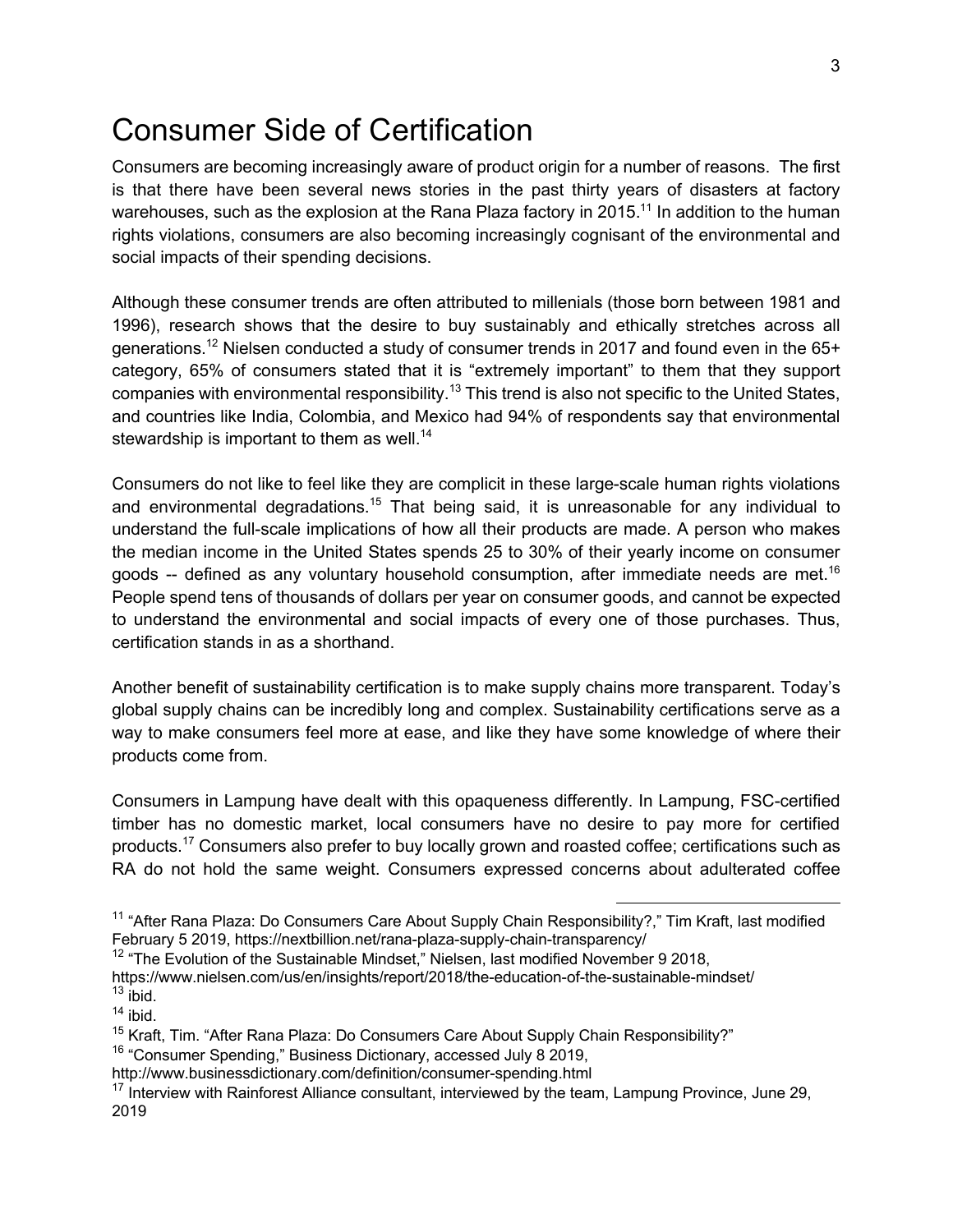(ground coffee mixed with corn or rotten beans) and honey (mixed with water) but have not sought out certification as a way to rectify those issues.<sup>18</sup> Instead, they put their trust into buying locally produced products; honey is often purchased directly from the producer. Local consumers care about quality, and buying locally

## Business Side of Certification

Businesses aim to obtain certification as a way to respond to global demands for more sustainable production. In 2013, only 20% of Fortune 500 companies reported their Environmental and Social Governance (ESG) practices. As of 2019, 60% choose to do so, indicating that many corporations are examining their triple bottom line -- or their adherence to making money, not damaging the environment, and ensuring that all stakeholders are treated fairly, not just their consumers and shareholders.<sup>19</sup> On the surface level, these trends seem promising. A majority (72%) of corporations also mention SDG 12 in their marketing or external communications that are sent to stakeholders; however, only about a third of those companies explicitly mention SDG 12 in their business strategy.<sup>20</sup> This, of course, does not mean that the company is not doing anything to ensure more responsible production and consumption, but it is certainly notable.

Buying inputs from certified sources is one of the ways that businesses can improve their supply chains, and verify to consumers that they behave responsibly. Businesses choose more certified products as a competitive advantage, attracting environmentally or socially aware consumers. Sales have been reported to grow four times as much for companies that demonstrate sustainable practices which includes sourcing certified products.<sup>21</sup> According to a report by the World Wildlife Fund for Nature (WWF), sales of FSC certified products increased by more than 30% for one big retailer in Switzerland between 2012 and 2015. $^{22}$  These examples show that as social awareness of sustainability is growing, companies sourcing and selling certified products are performing better in the market.

 $18$  Interview with members of Tirto Kencono cooperative, interviewed by the team, Lampung Province, May 24, 2019

<sup>&</sup>lt;sup>19</sup> Julia Wilson, "Consumer Preferences Continue to Shift Towards Sustainability, Market Research Shows," last modified November 13, 2018. https://www.triplepundit.com/story/2018/consumerpreferences-continue-shift-toward-sustainability-market-research-shows/55496.

 $^{20}$  Adam Butler, "Do Customers Really Care About Environmental Impact?," accessed July 8 2019. https://www.forbes.com/sites/forbesnycouncil/2018/11/21/do-customers-really-care-about-yourenvironmental-impact/#5734bd3240d0

<sup>&</sup>lt;sup>21</sup> "Europe's food sector shows highest growth of sustainable product sales" Oliver Morrison, Food Navigator. Accessed July 12, 2019

https://www.foodnavigator.com/Article/2019/05/29/Europe-s-food-sector-shows-highest-growth-ofsustainable-product-sales

<sup>&</sup>lt;sup>22</sup> "Responsible sourcing of forest products beneficial for businesses" WWF. Accessed July 12, 2019 http://wwf.panda.org/wwf\_news/?299794/Responsible%2Dsourcing%2Dof%2Dforest%2Dproducts%2Dbe neficial%2Dfor%2Dbusinesses%2Dnew%2Dreport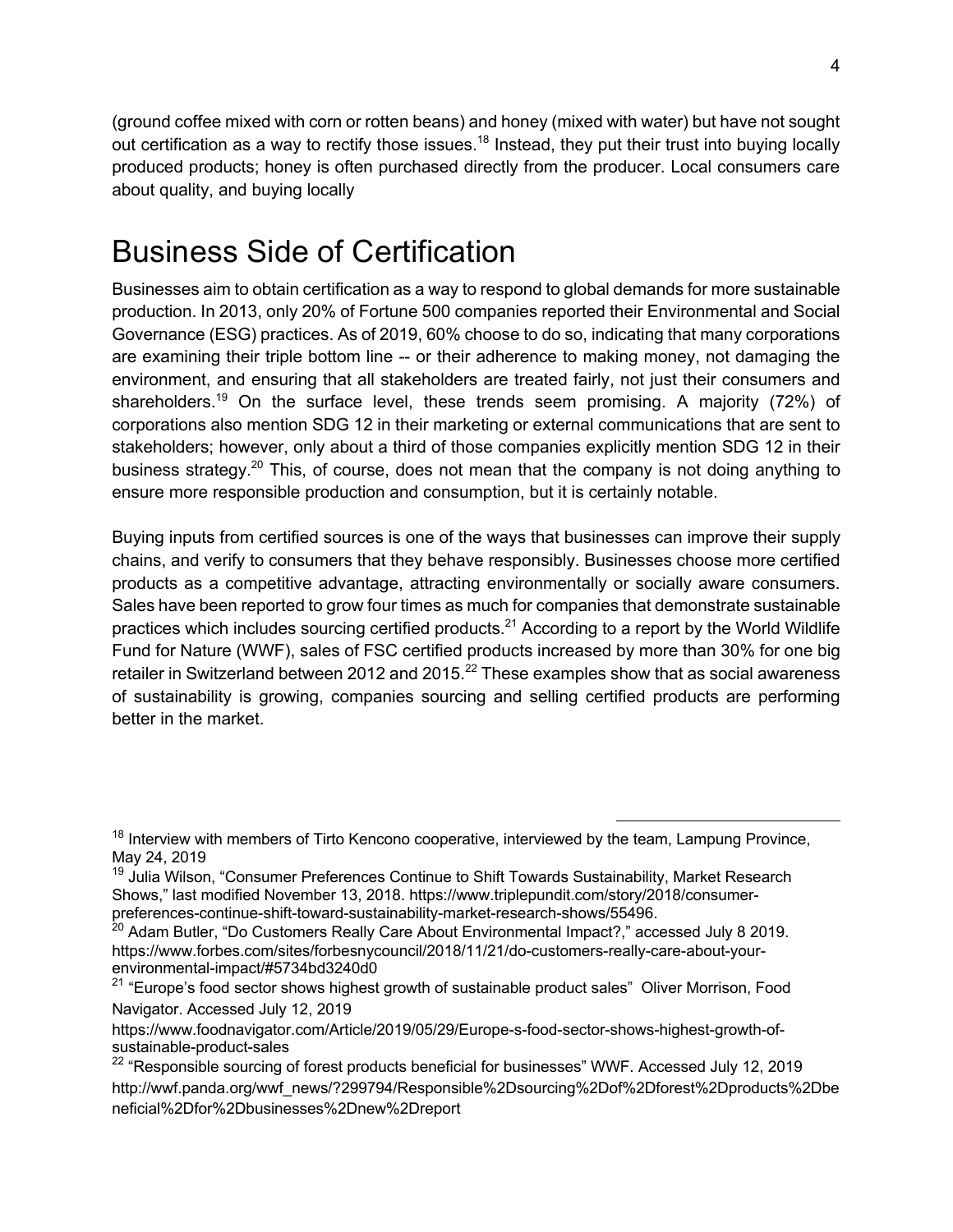### Producer Side of Certification

The producers in Lampung who are looking to participate in these certification schemes are often subsistence farmers who see certification as a way for them to make money.<sup>23</sup> They need money to pay for their immediate needs. The forest producers were not interested in environmental stewardship or social equity as much as they were interested in gaining stable market access and the subsequent increased economic standing.<sup>24</sup> Through field visits and interviews, it was learned that the biggest barriers to certification are the costs and the fact that many Indoneisan smallholder producers do not legally own their land.

All certification schemes have some number of indicators that producers need to follow. The producers decide that they want to become certified and make necessary changes, integrate new practices, and obtain documentation of their compliance, all of which costs money. For example, many certifications require a strong commitment to increased biodiversity within the practice.<sup>25</sup> This requires substantial labor inputs according to the certification's requirements for increased biodiversity within the operation. Then, the producer pays an auditor to come and weigh the farm's practices against the standards, at which point they may need to make additional changes. The producers have to also pay for the certification itself, as well as pay to renew it every few years. For an example, the specific schedule and costs of FSC certification in Indonesia can be found in Appendix A.

In Lampung, the costs of certification are prohibitively high to many smallholder producers. Some producers have joined cooperatives, partially so that they can get group certification and share those costs. This can occur through second-tier cooperative models. Second-tier cooperatives often seek funding from the government or NGOs to pay for this<sup>26</sup>, as the costs are usually too expensive for a cooperative to pay for on their own, as was the case with UKIR. $^{27}$ 

These second-tier cooperatives have more financial and human capital, making group certification more feasible. They also have political clout, and are able to serve as bridges to nongovernmental organizations (NGOs) and local governments. These can all be leveraged to help achieve certification.

### Diversified Income & Livelihoods

Sustainability certifications are one of the many ways that smallholder producers can increase their market access, and find more stability in the market. Another way to do so is through

Does LEI Provide a Credible Option? Institute for Global Environmental Strategies.

based Forest Management in Indonesia Does LEI Provide a Credible Option.

 $23$  Interview with UKIR staff, interviewed by team, Lampung Province, May 22, 2019  $24$  ibid.

<sup>&</sup>lt;sup>25</sup> Masterpole et. al., "A Value Chain Analysis of Acacia in Lampung Province, Indonesia," July 2019

<sup>&</sup>lt;sup>26</sup> Maryudi, Ahmad. 2009. Forest Certification for Community-Based Forest Management in Indonesia:

https://www.researchgate.net/publication/303400357 Forest Certification for Community-

 $27$  Rainforest Alliance employee, personal conversation with team, June 29, 2019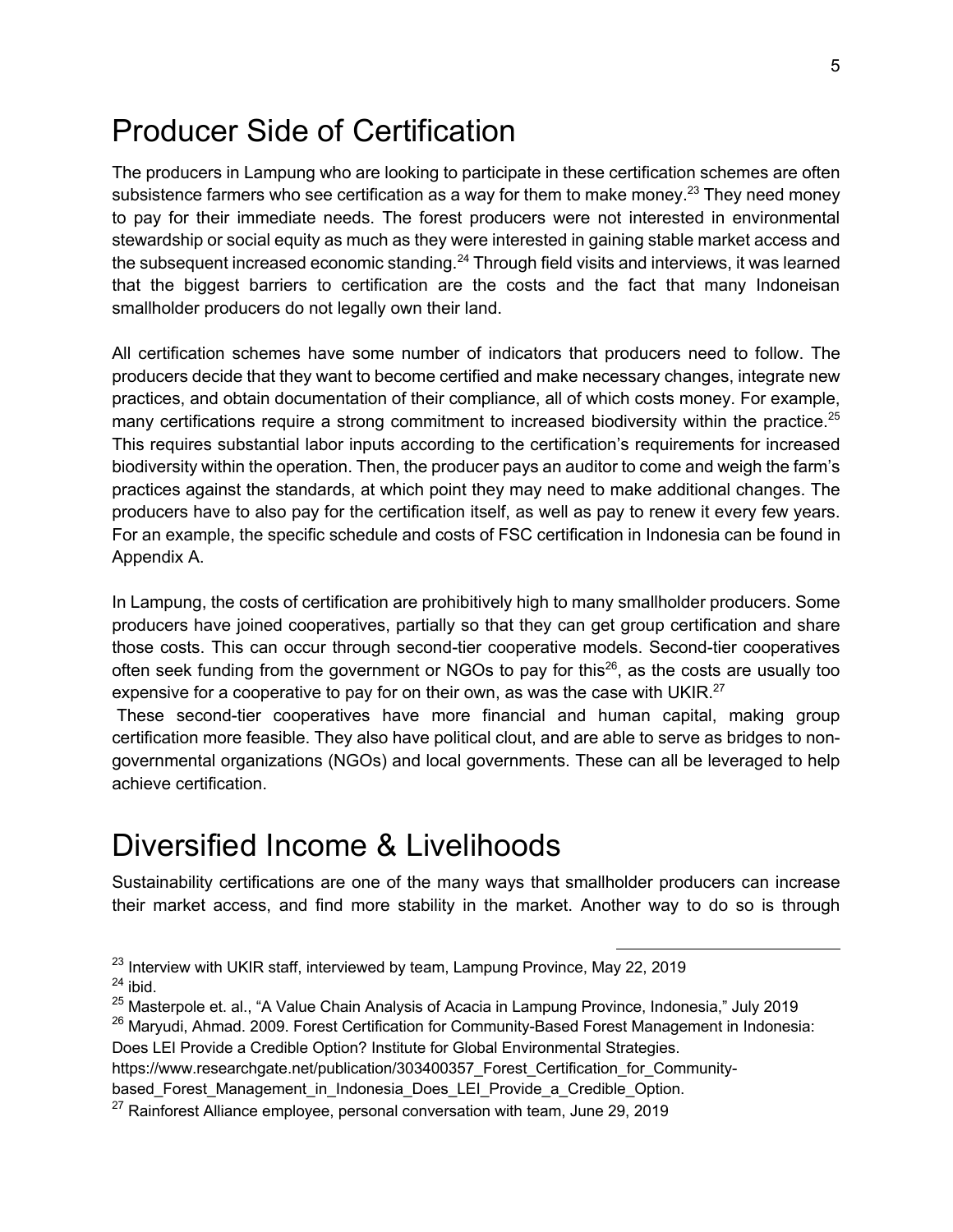diversifying their income streams. Diversified farming allows producers to smooth their incomes and strengthen their farms against disease and adverse weather.

Many smallholder producers in Lampung already diversify their crops to some extent.<sup>28</sup> Very rarely were monocropped areas seen. Many producers cultivated multiple crops, mainly some combination of timber, coffee, rubber, cassava, palm oil, and honey. Depending on price fluctuations, producers may change their crop mixtures from year to year. It was learned in interviews that some producers are increasingly planting cassava or rubber -- which are felt to have steadier markets -- instead of coffee.<sup>29</sup> Producers often weigh the benefits of replanting trees after they are felled, and can choose to plant another crop if they need quicker returns, as trees take at least six to seven years to be ready for harvest.

Diversified systems are also a requirement of many certification schemes, namely for the aforementioned benefits to the producer. For example, one criterion of the Indonesian Ecolabel Institution (LEI) certification social standard (2.1.3) requires that smallholder producers getting certified have steady sources of income outside of timber that are diverse.<sup>30</sup>

Livelihood improvement can be measured in a variety of ways and is not always comprehensive. Certifications aim to touch on some of the broader criteria for livelihood improvements such as increased income and decent working conditions. $31$  This, however, is still done at the cost of increased labor inputs and strict operational requirements.

# Value Chain Analysis

# Timber

### Value chain

Indonesia's expansive landmass and tropical location make it ideal for the production of specialty woods, such as teak and mahogany as well as low-cost and fast-growing species such as acacia. The basic value chain for acacia timber in the Lampung region is outlined in figure 1. Most smallholder acacia production is confined to Lampung. Farmers, sawmills, markets and consumers are local. Timber is traded within or between village communities and is used for furniture, home construction, and handicrafts. Some acacia does leave the region to be sold on larger national and export markets via purchases made by larger firms from sawmills and pulp mills. Lampung is not known as a major timber-producing region, but acacia timber is a good

 $28$  Interview with UKIR staff, interviewed by team, Lampung Province, May 25, 2019

<sup>&</sup>lt;sup>29</sup> Interview with Serasi Mandiri Jaya Cooperative, interviewed by team, Lampung Province May 28, 2019 <sup>30</sup> "Standar LEI 5000-3/14- Standar Penilaian Aspek Sosial Sertifikasi PHBML." n.d. Indonesian Ecolabelling Institute.

<sup>&</sup>lt;sup>31</sup> Interview with Employee of Rainforest Alliance Indonesia, interviewed by team, Lampung Province May 25, 2019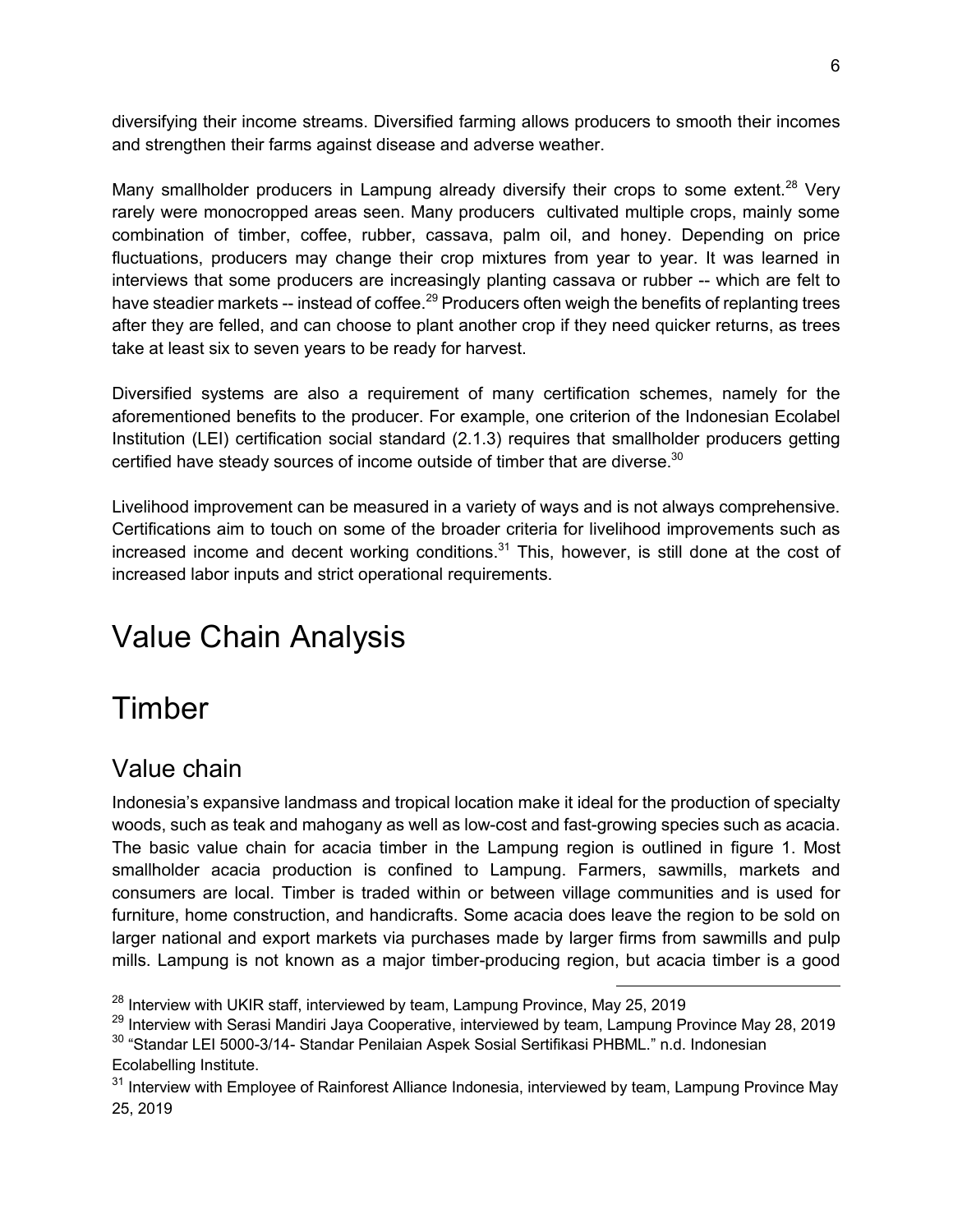source of income, prompting many farmers to put aside some land planted with timber. However, current smallholder practices are not conducive to strong market contribution. Most observed cooperative members are not engaged in intensive, long-term timber production. Many practice subsistence farming and keep plots with trees as a long-term asset. The trees can be harvested when a larger sum of money is needed. Many key components for market contribution are missing, which impacts where timber can be sold and for what price. Missing components for market contribution vary among farmers and are generally unattainable for financial reasons. They are:

- SVLK certification (mandatory under federal law)
- Legal land claim or ownership
- Consistent acacia timber supply
- High-yield management practices (e.g. pruning and thinning)
- Value added management practices (e.g. enhanced biodiversity and soil conservation)

Without these components, even SVLK certification, smallholders are still able to operate in the local market, which uses negotiable but low prices. Producers in this case have low bargaining power and generally take the price they can get from a buyer.

#### *Figure 1: Functional Value Chain of Acacia Timber in Lampung*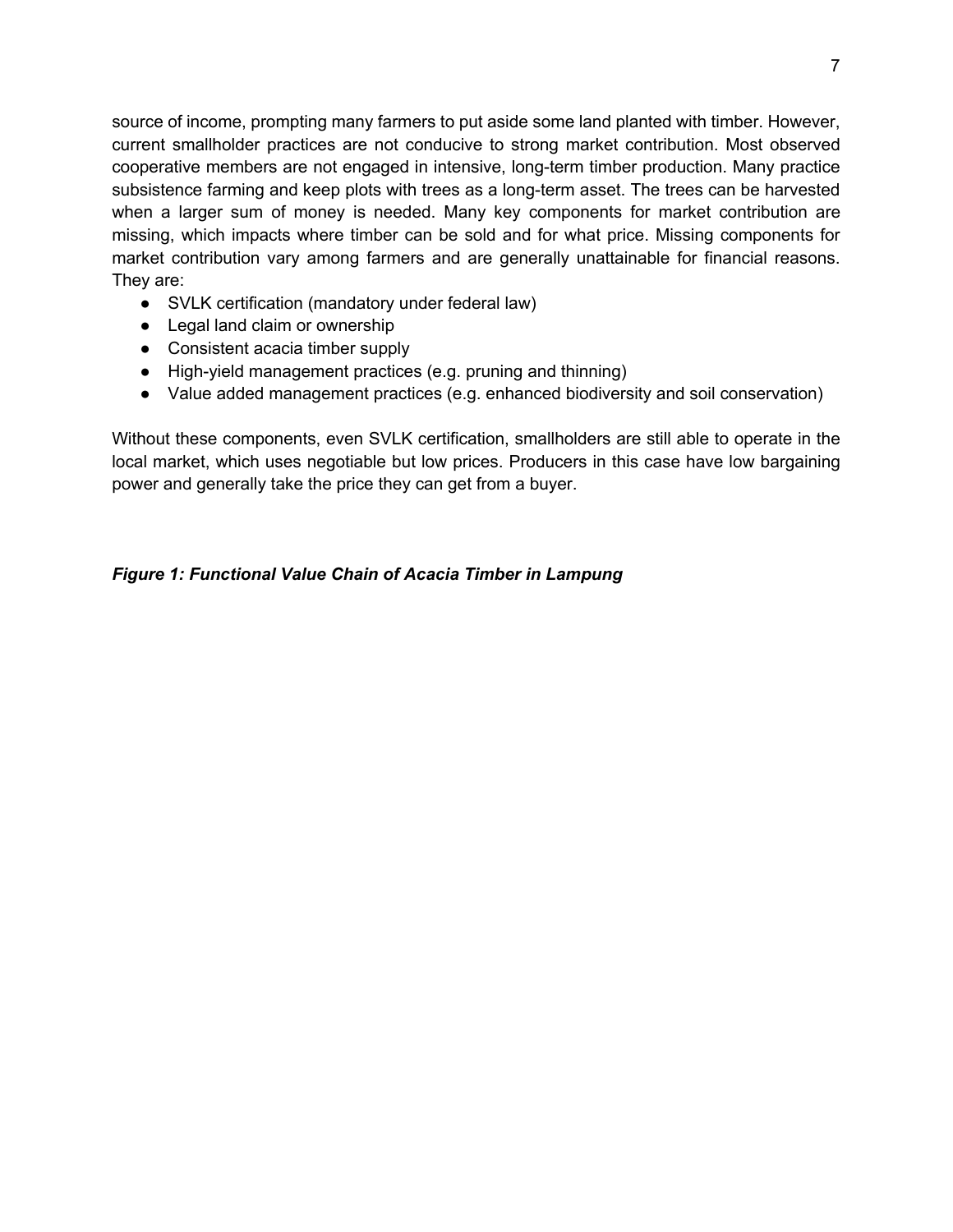

### **Certification**

The two timber certifications to be used by UKIR smallholders are SVLK (mandatory) and FSC (voluntary). Obtaining the SVLK certification requires a land certificate and gives producers the ability to sell to local sawmills and pulp mills. The absence of a high-yielding supply comes from a general lack of silvicultural knowledge, which has not been acquired as timber has only recently become a marketed commodity for these farmers. In order to consolidate needed management practices and enhance bargaining power, local cooperatives, in conjunction with second-tier cooperatives, have decided to implement FSC certification. The certification will significantly (by 30% to 40%) increase the income potential for the farmers, however, at the cost of substantially greater labor inputs than currently practiced.<sup>32</sup>

Despite SVLK being mandatory by the government, it still comes at a high cost to the producer, 140,000,000 IDR (9,655 USD), and needs to be renewed every ten years. For producers with assets valued less than 500,000,000 IDR  $(37,000 \text{ USD})^{33}$ , the government has given the option of a self-audit, but the certification from the self-audit does not hold the same market value as the

 $32$  Interview with head of UKIR, interviewed by team, Lampung Province June 25, 2019

<sup>33</sup> Forest Legality Initiative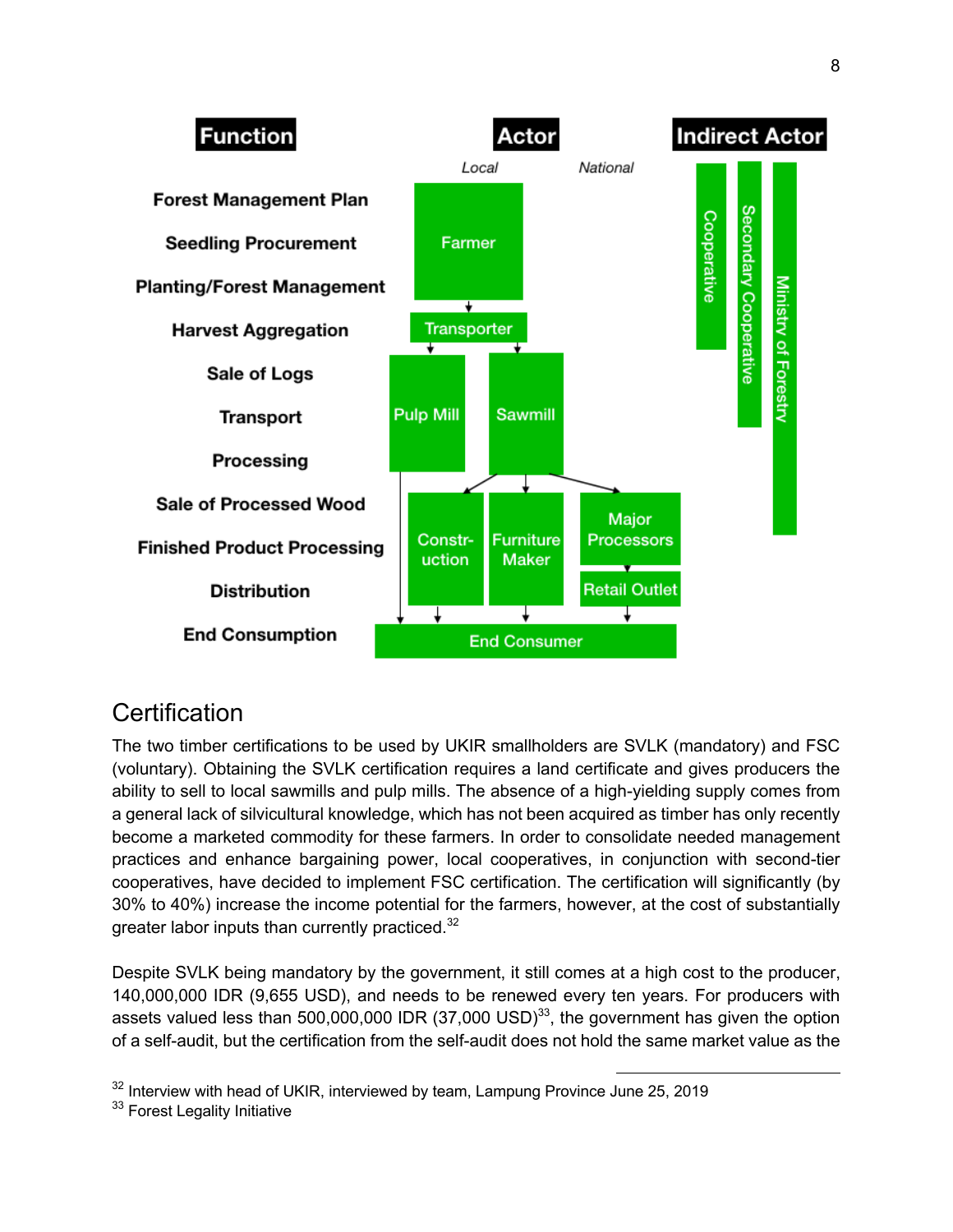full SVLK certification, as buyers would not pay the same premium for it. Additionally, producers must have a certificate of legal claim to their land in order to obtain SVLK. Obtaining the basic certificate to land ownership is free of charge and issued by the head of the village. This, however, is only for land that is not designated one of the four federally designated forest types. Some forested areas have been given special protections. Some of these may still be harvested for timber - but only with full ownership of the land. Full ownership is a step up from a land certificate, and is also more expensive to obtain. The full ownership claim (HKm) costs 150,000,000 IDR  $(10,345$  USD $).^{34}$ 

Voluntary certifications include those such as FSC, LEI (Indonesian Ecolabel Institute) and IFCC (Indonesian Forestry Certification Cooperation). These certifications all have different requirements to obtain, both in practice and price. FSC certification is highly sought by farmers as it can increase profits by 30-40% given an appropriate market.<sup>35</sup> However, FSC has some of the highest costs to obtain, has a rigorous certification process and lasts only five years. The cost for FSC certification largely depends on the producer's commitment to implement the certification standards. The full cost can range from 345,000,000 (24,402 USD) to 445,000,000 (31,475  $USD$ <sup>36</sup>.

The high cost of these certifications means that smallholder farmers have extremely limited options aside from joining cooperatives to share costs. However, the certifications are one of only a few ways that farmers can add enough value to their product to reach a larger national or export market.

# **Coffee**

Value chain

*Figure 2: Functional Value Chain of Coffee in Lampung*

<sup>&</sup>lt;sup>34</sup> Interview with head of UKIR, interviewed by team, Lampung Province July 13, 2019

<sup>&</sup>lt;sup>35</sup> Interview with Rainforest Alliance consultant, interviewed by team, Lampung Province June 29, 2019

<sup>&</sup>lt;sup>36</sup> Interview with FSC Indonesia consultant, interviewed by team, Lampung Province June 29, 2019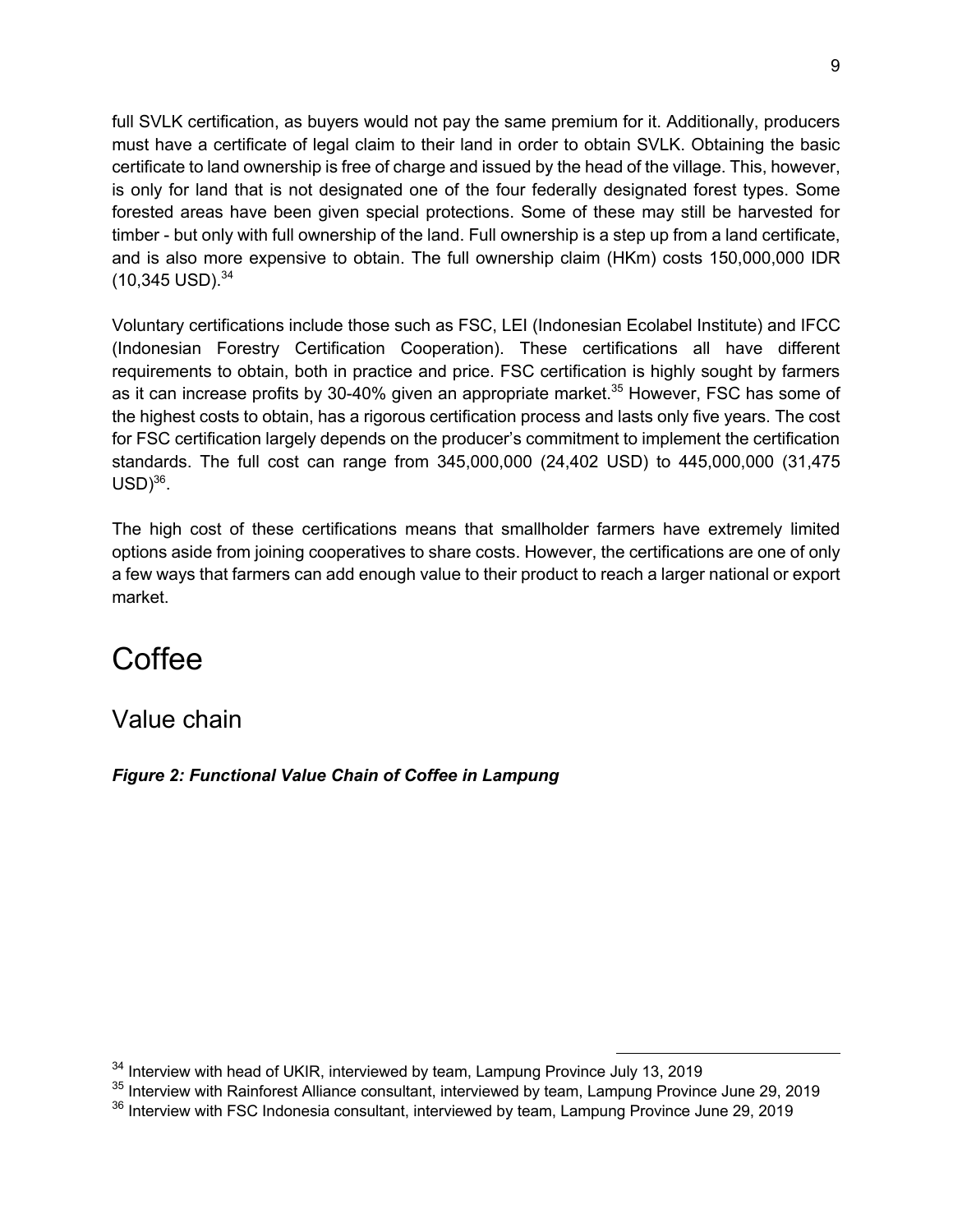

\*local retail includes online sales, local market, direct to consumer sales

Indonesia specializes in Robusta which constitutes three-quarters of all coffee produced in Indonesia, and 70% of that is produced in Southern Sumatra.<sup>37</sup>

The processing of coffee as it changes hands can be seen in the functional value chain, as shown above in figure 2. When a producer sells unsorted green beans to a collector, they receive 19,000 - 22,000 IDR/kg (1.34 - 1.56 USD) . As seen in figure 3, the process of sorting the beans is the most valuable step in coffee production. Thus, it would benefit the producers to do that process themselves, as they could receive up to 45,000 IDR/kg (3.18 USD) for sorting. Many producers cited time as the reason why they do not sort green beans. However, it was found that the investment of time pays off.<sup>38</sup>

The coffee market within Lampung is heavily influenced by the global coffee market. Many of the producers interviewed stated that they were interested in exporting coffee. Some of these smallholders have some of their green beans exported, but it goes through the collector and thus producer does not receive a premium for it. To export directly, a producer would need to establish a contract directly with an exporter, and promise some certain volume. The necessary volume

<sup>37</sup> Masterpole et. al., "A Value Chain Analysis of Coffee in Lampung Province, Indonesia," unpublished manuscript, June 2019  $38$  ibid.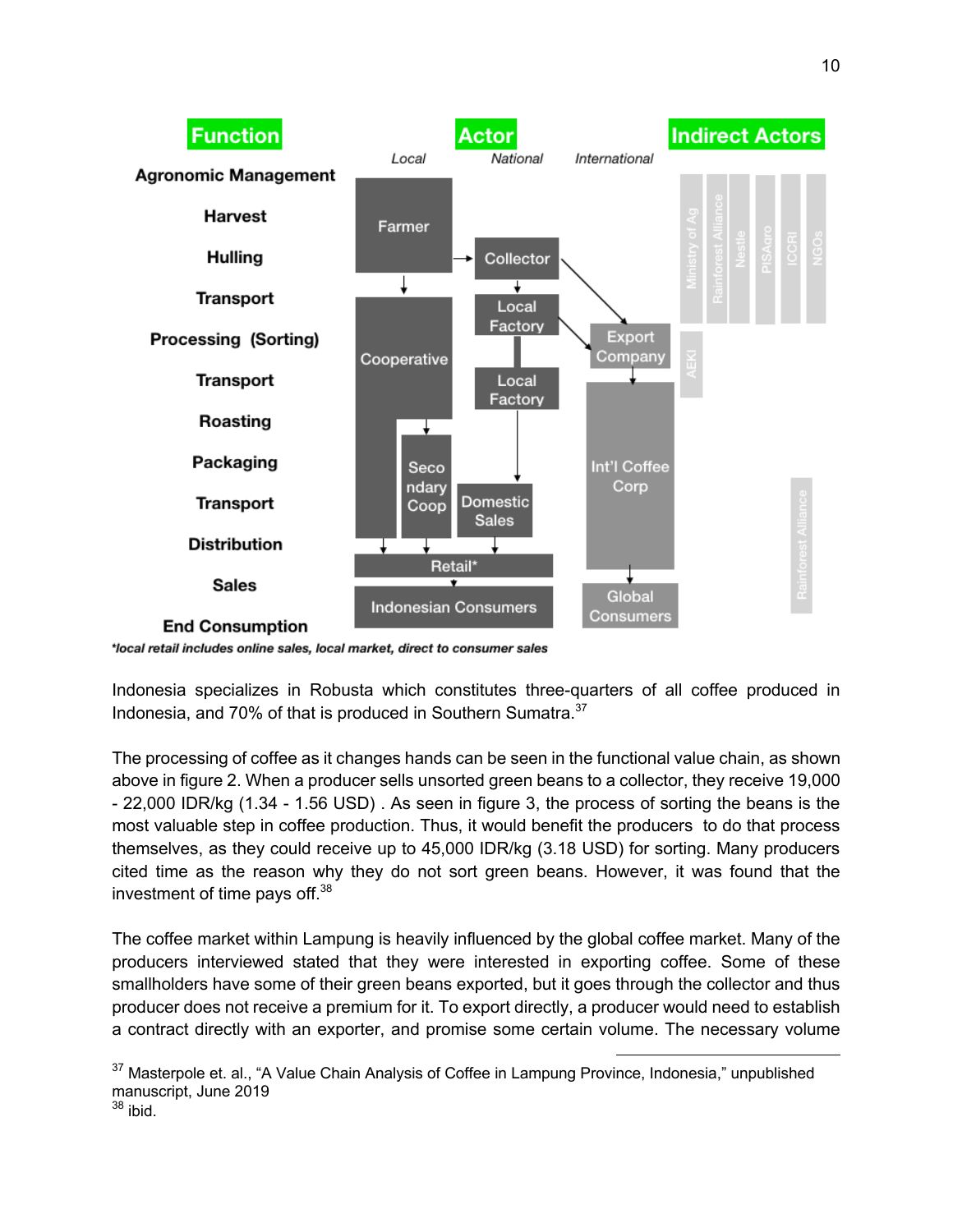and stability would be greater than what most smallholder producers producers, or cooperatives, currently manage.

Although coffee production in the country has increased, exports have dropped by twenty percent in the past five years. The Indonesian domestic market has grown considerably in the last ten years and coffee consumption has doubled.<sup>39</sup> This all signals that domestic demand has grown quickly, and Indonesian smallholder coffee producers can capitalize on that.

Given the costs and requirements of exporting coffee, it is pragmatic for smallholder producers or cooperatives to sell coffee in the regional market. Many Indonesian coffee producers and cooperatives are looking to sell coffee domestically, as there are not as many barriers to sell and producers often receive a price premium. Producers get more money for a few reasons. They bypass many changes-of-hand that are necessary for export and they are able to sell sorted green beans at a premium. Most international coffee buyers only purchase unsorted green beans, but many local buyers -- especially local roasters and coffee shops -- purchase sorted green beans, which means the farmers double the profit per kilogram.



#### *Figure 3. Value Added Steps in Coffee Processing*

### **Certification**

The coffee market explored in Lampung did not center around certification. The exception is the producers who sell to Nestle, who need to become 4C certified. Unlike RA or Fairtrade, there is not a large market premium for 4C certification.<sup>40</sup> Additionally, in Lampung, Nestle covers the

<sup>&</sup>lt;sup>39</sup>Fransika Nangoy & Marcy Nicholson, "Indonesia's growing thirst for coffee drains premium bean supplies, last modified June 22, 2018, https://www.reuters.com/article/us-indonesia-coffee/indonesiasgrowing-thirst-for-coffee-drains-premium-bean-supplies-idUSKBN1JI02R

<sup>&</sup>lt;sup>40</sup> UTZ Certified, 4C Association, Sustainable Trade Initiative, and IDH. "Stepping-up from 4C Compliance to UTZ Certification." Last modified 2012. https://www.sustainabilityxchange.info/filesagri/CARTILLA\_4C-UTZ\_ingles\_V3\_smallpdf com\_lowres.pdf.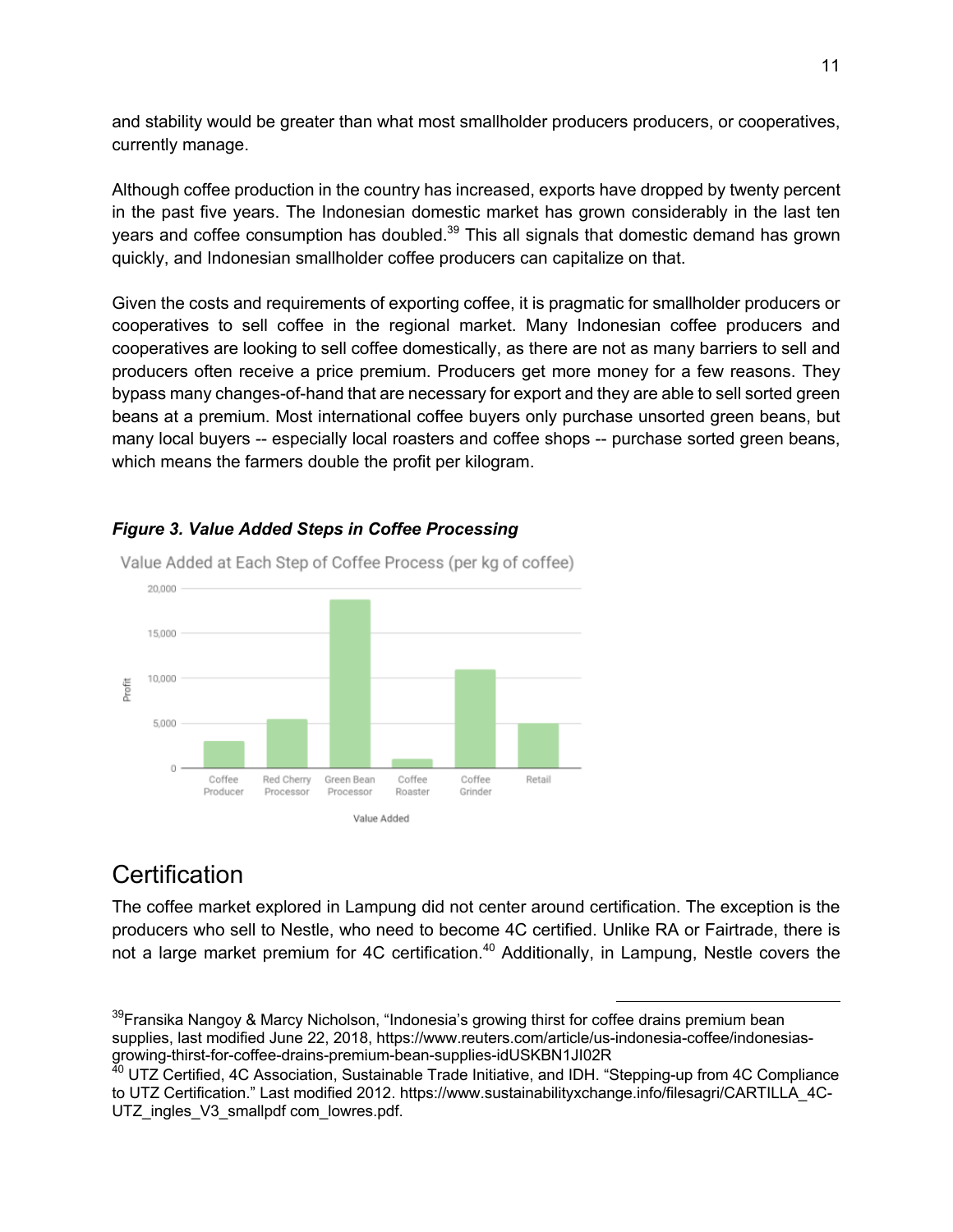costs of 4C, so the burden is not as high on the producers.<sup>41</sup> Otherwise, coffee sustainability certifications were discussed as a vague goal. Currently, the growing demand in Indonesia is large enough that the certified export market is not necessary. Many producers explained that it is something they are interested in for the future, but currently cannot afford it, and continue to sell to locally without it.<sup>42</sup>

One of the ways that producers can prepare for future certification is to plant coffee as part of an agricultural mix. As discussed earlier in this report, biodiversity is good for farms and livelihoods alike. Coffee grows well with trees, avocados, black pepper and chile pepper.<sup>43</sup> In a bad production year for coffee, these added crops can also serve to stabilize the income of the producers. It is also a necessary step to future certifications. Diversifying farm yields would be a current good practice, as well as an investment in preparing a farm for future certification.

Given the size of the observed cooperatives in Lampung, certification is not necessary at this point. The producers in Lampung are mostly interested in gaining stable market access; to do so, they have opportunity within Lampung and Indonesia. After a cooperative saturates the domestic market, then it would be pragmatic for them to explore RA certification and consider developing a direct exporting relationship.

# **Honey**

Value chain *Figure 4: Functional Value Chain of Honey in Lampung, Indonesia*

<sup>41</sup> Interview with Nestle employees, interviewed by team, Lampung Province, June 25, 2019

<sup>42</sup> Interview with Titro Kencono Cooperative, interviewed by team, Lampung Province, May 24, 2019

<sup>&</sup>lt;sup>43</sup> Interview with Nestle-supported farmer, interviewed by team, Lampung Province, June 25, 2019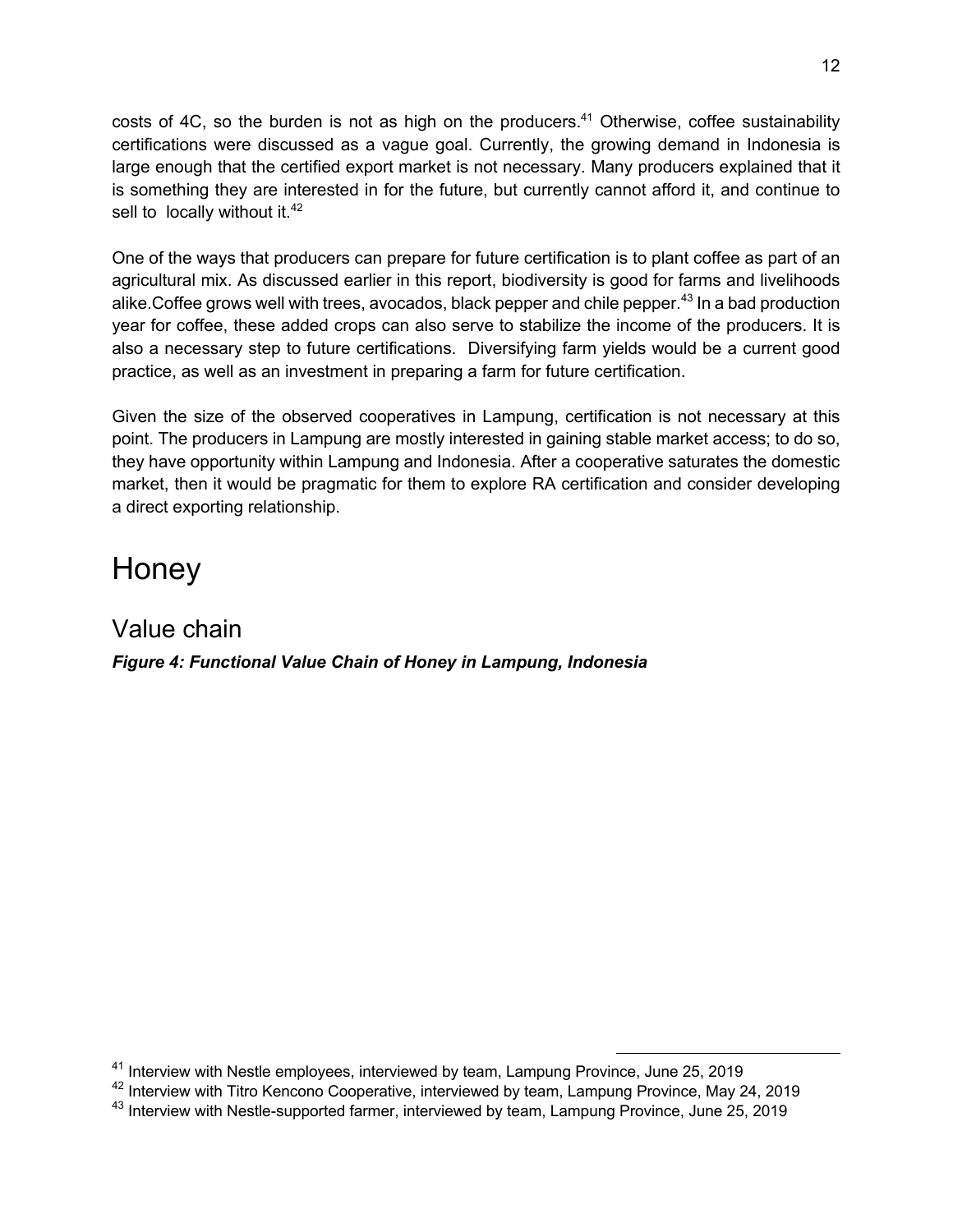

\* Farmers may purchase their hives/colonies or make/collect their own

\*\* Retail stores include supermarkets, convenience stores and local markets

Honey is produced throughout the country by smallholder producers normally as a part-time activity, thus neither a lot of time nor attention is given to it.<sup>44</sup> The little governmental support that honey producers receive comes out of the Indonesian Ministry of Forestry, which spends most of its efforts on timber management. Despite this, it provides a steady source of income as there is large domestic demand for locally produced honey.

Indonesia is a net importer of honey with imports coming from Saudi Arabia and Australia to meet domestic demand. It is notable that consumers do not have a lot of trust in the honey sold on supermarket shelves as they fear it is adulterated.<sup>45</sup> Their concerns are not able to be addressed as there are no widely known and understood certifications that be able to speak to any quality or sourcing concerns. Therefore, people look to purchase directly from smallholder honey producers. These producers are split between those who wild harvest honey and those who managed

 <sup>44</sup> Gratzer, K. et al. "Challenges for Beekeeping in Indonesia with Autochthonous and Introduced Bees.", last accessed July 7, 2019, https://www.tandfonline.com/doi/pdf/10.1080/0005772X.2019.1571211  $45$  Interview with a local honey producer, interviewed by team, Lampung Province, June 7, 2019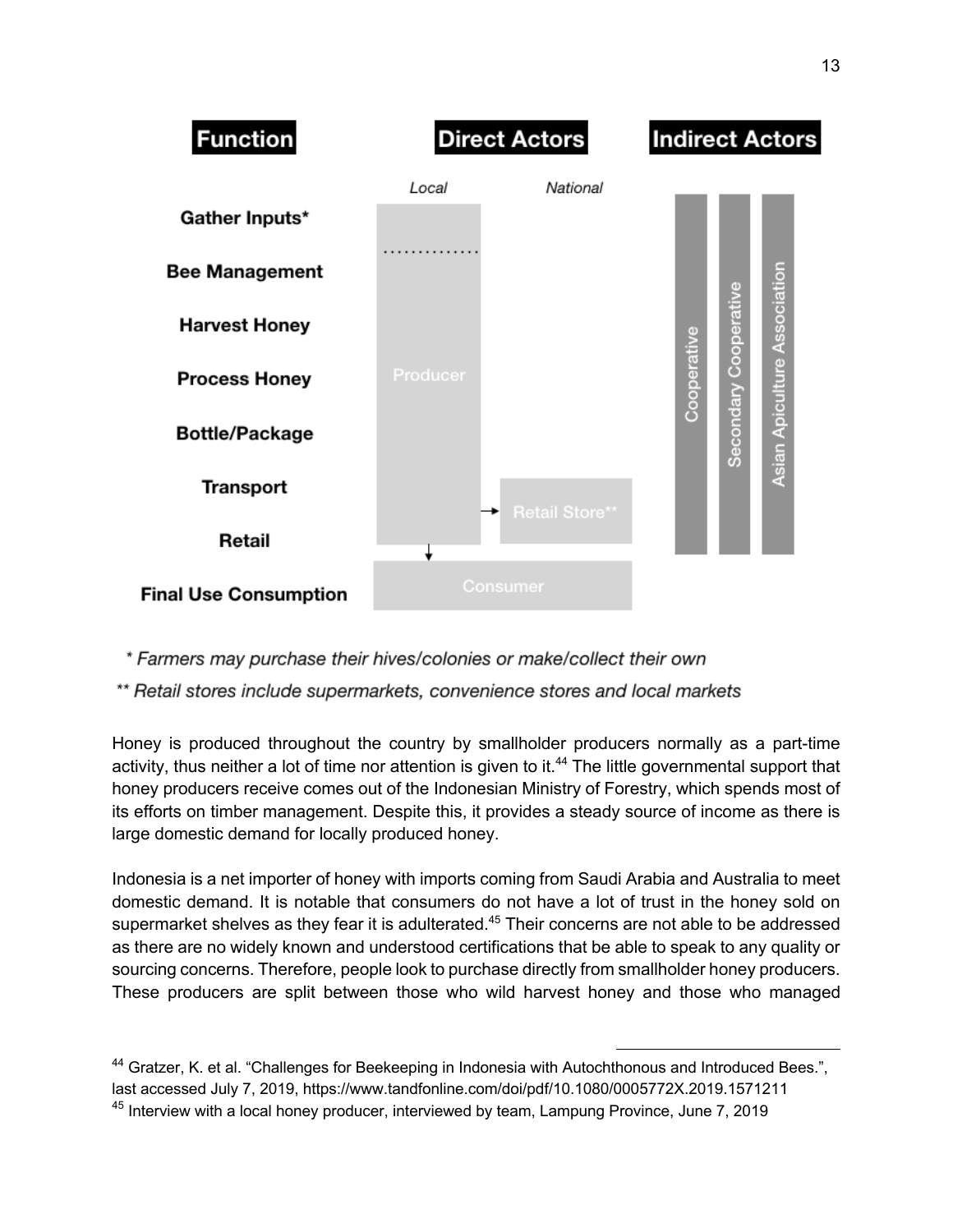colonies of bees; the chain in figure 4 is that of the latter. Though this is not found to be the most common path, it is the path with the largest market potential and environmental benefits. $46$ 

The honey value chain, locally, is in the hands of smallholder producers. They have the option to hold every value-added role if they choose to do so. Honey production is typically viewed as supplemental rather than essential to the livelihoods of those involved as most do not derive their entire income from honey production. The honey producers interviewed said that they consistently sell out for the months that they are able to produce and sell honey proving it to be a reliable source of income. There are outlets for honey produced locally to be sold in retail locations but there are strict processing standards that would need to be achieved as well as Halal certification, as described previously.<sup>47</sup>

Something not captured by the value chain is the biodiversity benefits that honey provides which are important to the environmental goals of certification. This is accomplished by first reducing the amount of wild harvesting of colonies that is done. Secondly, incorporating apiculture into any agricultural operation will improve biodiversity while increasing outputs. There are many opportunities for value-added products such as acacia honey.48

# Conclusion/Discussion

While global corporations and consumers view certification schemes as the way to achieve SDG 12, smallholder producers in Lampung view it as a way to access more markets. Certification standards cost a smallholder producer a large portion of their income, and depending on the product, it is not always necessary to become sustainably certified in order to access stable markets. Indonesia is a net importer of honey, and the demand continues to grow domestically. Producers that add honey to their operation need not look outside of Lampung to sell their product. Coffee producers in Indonesia have ample opportunities to sell green coffee beans domestically. Additionally, they can make more money selling on the domestic market by selling sorted green beans, which is not an option on the certified market. Timber is a different case, as the local market is saturated to the point that FSC certification is a logical next step to continue expansion.

Overall, farmers can also increase their current livelihoods without certification by diversifying their agricultural mixes. Diversification allows producers to be less susceptible to risk, allows them to smooth their income throughout the year by growing various crops and helps them prepare for future certification when they reach the point when that is feasible and necessary.

Sustainability certification is a step in the right direction; it benefits consumers and multinational corporations (MNCs) alike. However, the benefits do not always trickle down to the producers, as the costs and the burden to change often fall of them. This paper presents the disproportionate

<sup>&</sup>lt;sup>46</sup> Masterpole et. al., ""A Value Chain Analysis of Honey in Lampung Province, Sumatra, Indonesia," unpublished manuscript June 2019

 $47$  ibid.

<sup>48</sup> ibid.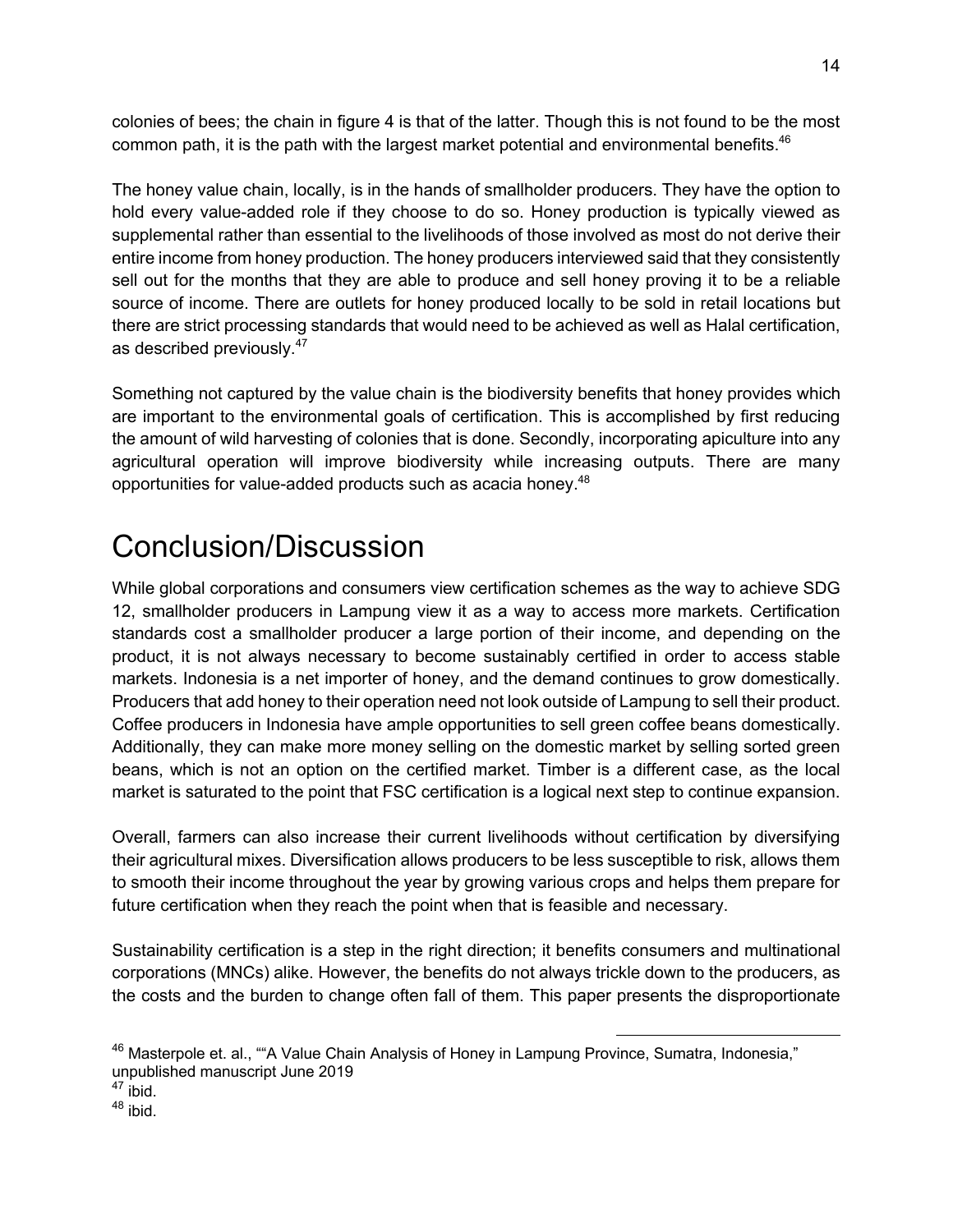benefits and costs that stakeholders take on in the effort to become sustainably certified. This is not the case for every sustainability certification, as this research focused on a set of producers in one specific region. However, it would behoove MNCs to consider taking on more of these costs themselves, and not leaving it to the smallholder producers.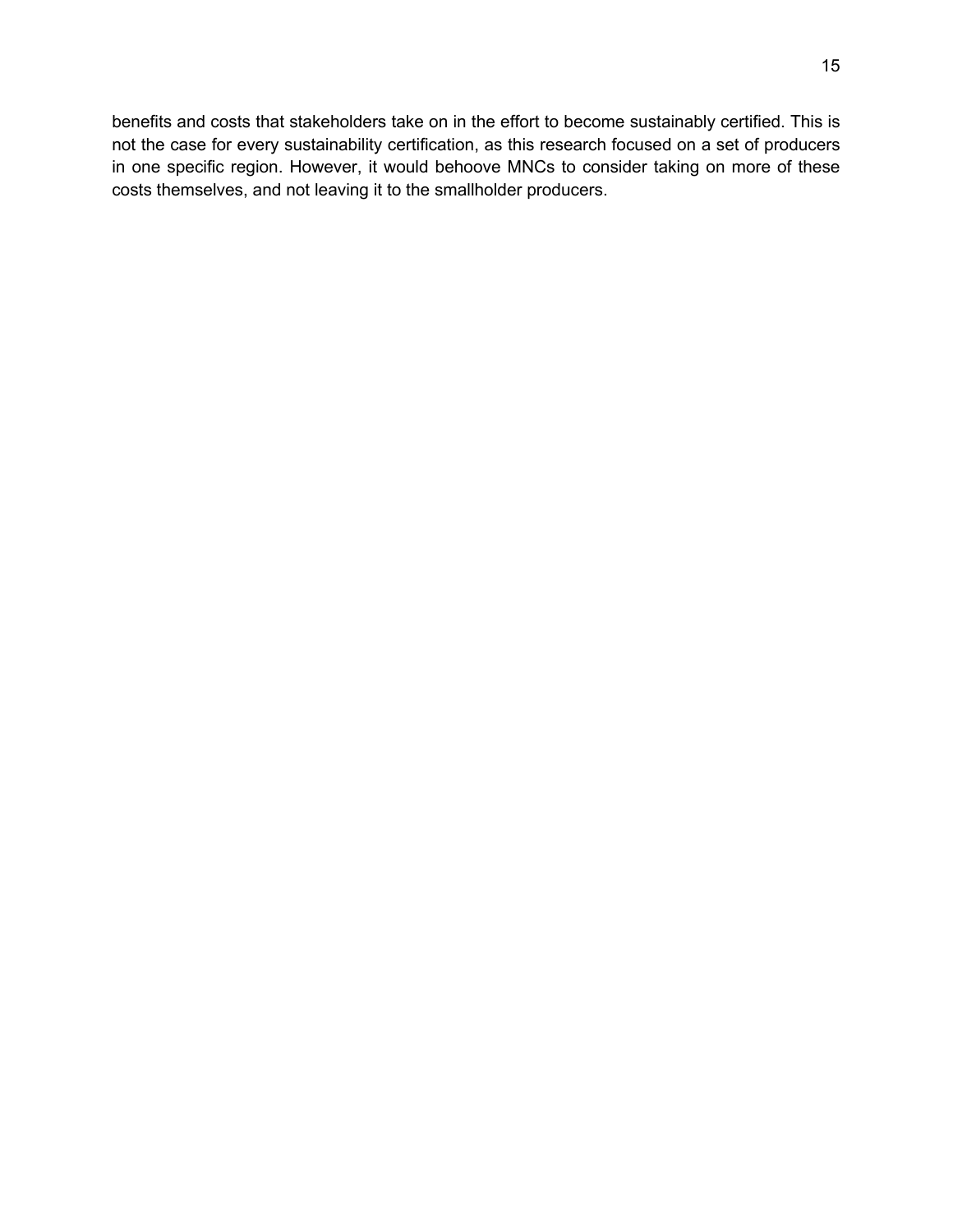### **Bibliography**

Business Dictionary, "Consumer Spending," Accessed July 8 2019, http://www.businessdictionary.com/definition/consumer-spending.html

Butler, Adam. "Do Customers Really Care About Environmental Impact?" *Forbes.* Accessed July 8 2019

8 2019. https://www.forbes.com/sites/forbesnycouncil/2018/11/21/ do-customers-reallycare-about-your-environmental-impact/#5734bd3240d0

- Gratzer, K. et al (2019). "Challenges for Beekeeping in Indonesia with Autochthonous and Introduced Bees.", Accessed July 7, 2019 https://www.tandfonline.com/doi/pdf/10.1080/0005772X.2019.1571211
- Indonesia Investments. "Agriculture in Indonesia." Accessed July 8, 2019, https://www.indonesia-investments.com/id/budaya/ekonomi/ikhtisar-struktur-ekonomi/per tanian/item378
- Indonesia: Forest Legality. (2016, August). Retrieved July 16, 2019, from https://forestlegality.org/risk-tool/country/indonesia#tab-laws
- Kraft, Tim. "After Rana Plaza: Do Consumers Care About Supply Chain Responsibility?" Next Billion. Last modified February 5 2019, https://nextbillion.net/rana-plaza-supply-chaintransparency/
- "Enduring Farms: Climate Change, Smallholders and Traditional Farming Communities." Food and Agriculture Organization of the United Nations. Last modified 2012. http://www.fao.org/fileadmin/templates/nr/sustainability\_pathways/docs/Factsheet\_SMAL LHOLDERS.pdf.
- "SLVK," Indonesian Legal Wood, accessed July 16 2019, http://silk.dephut.go.id/index.php/info/svlk
- Lundy, Mark, Alexandra Amrein, Jhon Jairo Hurtado, Gertjan Becx, Nancy Zamierowski, Fernando Rodriguez, and Erika Eliana Mosquera. LINK Methodology: a Participatory Guide to Business Models That Link Smallholders to Markets (version 2.0). International Center for Tropical Agriculture. Last modified November 2014.
- Masterpole, Zoe, Teleposky, Emily, Thompson, Joshua and Zaghloul, Sara. "A Value Chain Analysis of Acacia in Lampung Province, Sumatra, Indonesia." Unpublished manuscript July 2019.
- Masterpole, Zoe, Teleposky, Emily, Thompson, Joshua and Zaghloul, Sara. "A Value Chain Analysis of Honey in Lampung Province, Sumatra, Indonesia." Unpublished manuscript June 2019.
- Masterpole, Zoe, Teleposky, Emily, Thompson, Joshua and Zaghloul, Sara. "A Value Chain Analysis of Coffee in Lampung Province, Sumatra, Indonesia." Unpublished manuscript.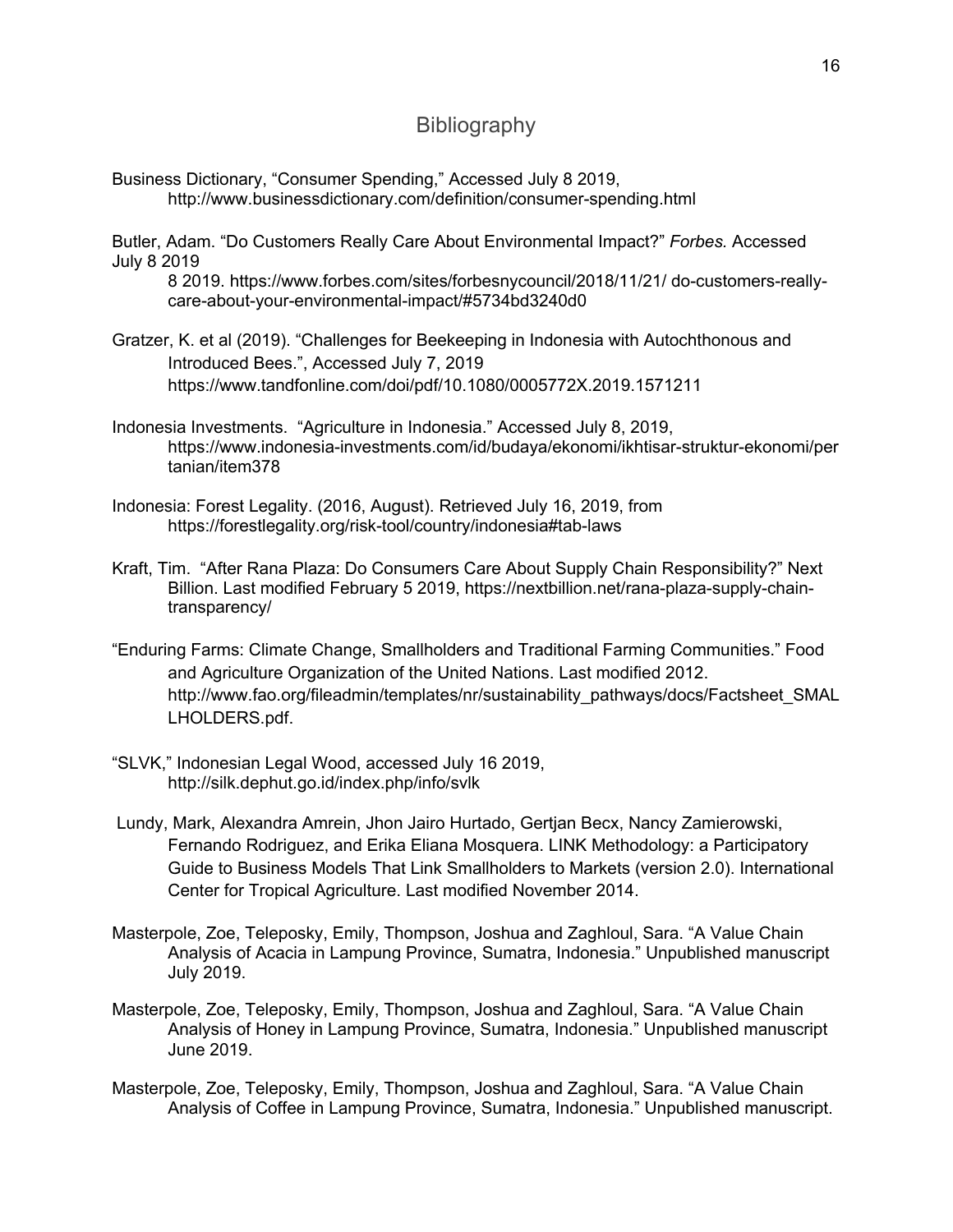July 2019.

Maryudi, Ahmad. 2009. Forest Certification for Community-Based Forest Management in Indonesia: Does LEI Provide a Credible Option? Institute for Global Environmental Strategies.

https://www.researchgate.net/publication/303400357\_Forest\_Certification\_for\_Communi ty-based Forest Management in Indonesia Does LEI Provide a Credible Option.

- Nangoy, Fransika and Nicholson, Marcy. "Indonesia's growing thirst for coffee drains premium bean supplies" *Reuters.* Last modified June 22, 2018, https://www.reuters.com/article/ us-indonesia -coffee/ indonesias-growing-thirst-for-coffee-drains-premium-beansupplies-idUSKBN1JI02R
- Nielsen, "The Evolution of the Sustainable Mindset," Last modified November 9 2018, https://www.nielsen.com/us/en/insights/report/2018/the-education-of-the-sustainable-min dset/
- Pilon, Annie. 2018. "25 Legit Green Business Certifications." Small Business Trends, Last modified December 29, 2018. https://smallbiztrends.com/2016/10/green-businesscertification.html.
- "Standar LEI 5000-3/14- Standar Penilaian Aspek Sosial Sertifikasi PHBML." n.d. Indonesian Ecolabelling Institute.
- Sonke, Daniel. 2008. "Brief History of Sustainable Brief History of Sustainable Certifications Certifications & the Protected Harvest Program ." Vineyard Team. Lecture presented at the 2008 Sustainable Ag Expo. Accessed July 13th 2019, http://www.vineyardteam.org/files/resources/Sonke.pdf.
- United Nations Development Program. "Sustainable Development Goals."Accessed 13 July 2019. https://www.undp.org/content/undp/en/home/sustainable-development-goals.html
- United Nations Indonesia. "Goal 15: Life on Land." Accessed July 8, 2019 https://un.or.id/component/content/article/19-sdg/105-goal-15-life-on-land?Itemid=437
- UTZ Certified, 4C Association, Sustainable Trade Initiative, and IDH. Last modified 2012. "Stepping-up from 4C Compliance to UTZ Certification." https://www.sustainabilityxchange.info/filesagri/CARTILLA\_4C-UTZ\_ingles\_V3\_smallpdf com\_lowres.pdf.
- Wilson, Julia. "Consumer Preferences Continue to Shift Towards Sustainability" Triple Pundit. Last Modified November 13, 2018. https://www.triplepundit.com/story/2018/ consumer preferences-continue-shift-toward-*sustainability-market-research-shows/55496*